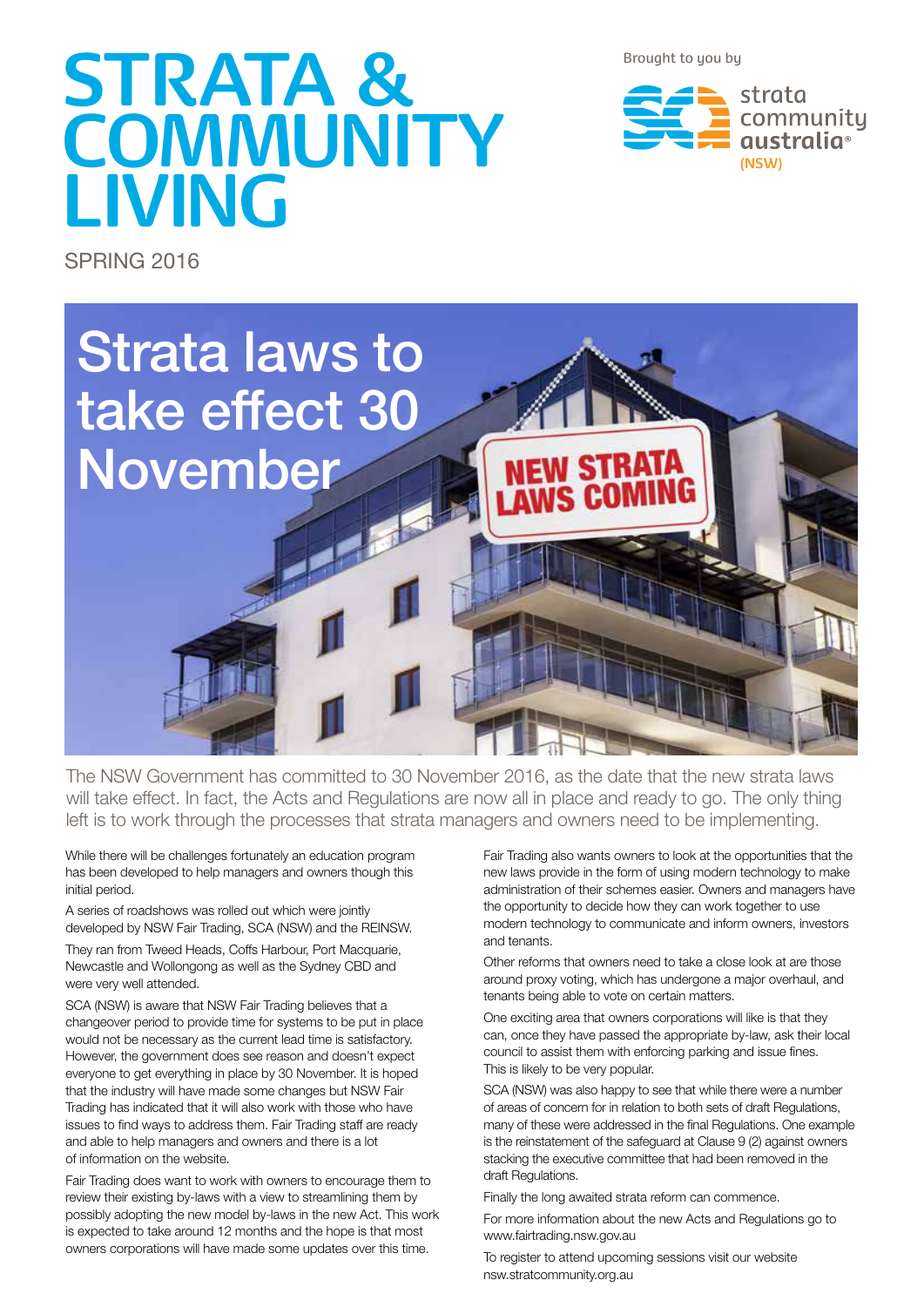



# **Spring greening your strata apartment**

# **New self-managed super fund rules take effect**

After the cooler winter months, the warmer air of spring and the promise of the coming summer has us starting to live outdoors again. Time to make use of our balconies and courtyards and fire up the BBQ. There is no better time to spruce up your outdoor living area than now - Spring.

Here we have compiled a few clever ways to ready your outdoor living areas simply, cheaply and effectively so you can make the most of your summer.

#### **The balcony**

Commonly challenged by limited space and by-laws, the balcony still holds potential to make it not only your outdoor oasis but a beautiful and productive 'garden'. Hanging pots, vertical gardens, wall features and even all-weather floor coverings such as artificial lawn can transform this area from boring to vibrant.

Think, stacked wooden crates used as herb planters, spiraling hanging pots, trellised climbers to add life to walls and to create added privacy from neighbours too; mini-vegie gardens with salads, herbs, tomatoes, snow peas, beans and flowering climbers add food and colour to your balcony.

Choosing eclectic furniture can achieve a more rustic garden feel and look or rattan painted in subtle colours to set the theme, matching them with wall art, a mirror, pictures or wall hanging, then planting easy care flowers to harmonise the colours.

With some innovation, a splash of creativity and a few dollars spent at your local nursery, hardware or outdoor store and discount shop (these usually carry a lot of useful outdoor/garden things at low prices) you can give your balcony a new lease on life.

#### **Courtyards**

Townhouse gardens and terraces come in a number of sizes. For some you may be happy to learn that the current trend is away from real lawn (just imagine having to mow 2.3sqm of grass) to low maintenance artificial lawn. Feature walls and creating interesting textures using material such as bamboo (surprisingly cheap), can transform an ordinary brick wall or wooden fence into something a little more tropical or oriental. Add a variety of heights in plants and perhaps some Asian style decorative features and even the smallest space can offer a sense of depth, serenity and calm.

Up and trending are also eclectic collages of themed collectables, compilations of small picture frames and ethnic wall hangings to create a 'place away from home' feel in your own courtyard. Together with a selection of easy care plants from your local nursery set out in pots and planters and the use of indirect lighting for those balmy evenings (solar lanterns, spot lights facing up through the plants and draped light garlands) are great to create a relaxed ambience.

#### **The wrap**

Once you have decided on a theme, genre or colour scheme for your balcony or courtyard, it is good to let this flow throughout the area and perhaps just beyond. There are oodles of low maintenance easy care plants such as succulents, air and tropical plants that can do well with little water or light. With trendy colours ranging from subtle pastels to strong blues with yellow, and right through to earth tones and golds – there is a scheme that will work well with your existing styling, yet adds an inspiring splash of colour and living greenery to your home.

> It is possible for an SMSF to hold property as a tenant-in-common with related parties, provided all requirements under superannuation law are met (such as the restriction on acquiring assets from related parties). This option can be useful where the SMSF cannot fund the entire purchase price and is not in a position to borrow. However, as the SMSF is a joint owner, it also means that the full property must satisfy the various superannuation law requirements (i.e. the non-SMSF owner cannot place a charge against their "interest").

It is possible to acquire real estate through interposed entities, such as a property unit trust. Where the trust is not a related party to an SMSF (that is, there are several unrelated investors into the property), the trust may not be subject to borrowing restrictions, thus allowing an SMSF to invest into geared property without incurring the additional costs associated with limited recourse borrowing arrangements.

Where the trust is a related entity, it will be subject to several restrictions. However, it will allow an SMSF to invest jointly into property with members, etc. without the complications associated with property being held directly by several investors (the trustee of the property trust would be the sole legal owner).

Magazines, online and garden and home centres offer ample of ideas, inspiration and the necessary advice on suitable plants, materials and 'how to' tips.

But before you start nailing or gluing things to outside walls, best to check with your owners corporation as these areas might just be common property. Enjoy your new space but please do it with the right permissions.

The Australian Taxation Office provided a view in Self Managed Super Funds Ruling (SMSFR) 2009/2 that an appropriately drafted agreement would not be considered a borrowing, and would therefore not need to satisfy the requirements of a limited recourse borrowing arrangement. This could be a more cost effective way of funding a property purchase where there is a short-term cash flow deficit

Self-managed super funds (SMSFs) have long been a trending commodity and a welcomed vehicle to utilise in investment and self-governed retirement planning. However, most people do not fully understand the obligations that come with running their own super fund, and could either be under-utilising their SMSF, or more importantly be facing fines if they are not fully compliant with new regulations.

#### **Trustees at risk**

While accountants have been providing advise and set-up services for SMSF for some time, they now need to be adequately licensed in order to provide these services. If they are not licensed in accordance with Australian Securities and Investments Corporation (ASIC) requirements they could be placing the SMSF owner at risk of fines. It is reasonable to expect ASIC crack-downs to check on compliance and consider that private trustees could be liable for fines of up to \$10,000 per trustee, which could have a significant impact on mums and dad SMSF owners.

Other changes to the SMSF regulations come from the Australian Taxation Office capping super funds. There is a lot of confusion out there in the market place so do shop around for good solid advice and ask around – word of mouth can be a great recommendation – as having the right advice is fundamental to minimising risks.

#### **How SMSFs can be used for property investing?**

With SMSFs having undergone a steep growth curve of demand over the past years, it is still surprising how many people are not aware of the opportunities and limitations when it comes to best utilising it for retirement investments and especially for property investing.

Most people are not aware that they can actually partner with their own SMSF for property investing for an example, or for business owners to use their super fund to purchase their own business premises, which then also offers taxation benefits.

#### **How to purchase property (strata or freehold) with your SMSF**

#### **1. Acquiring property as tenants-in-common**

#### **2. Using interposed entities**

#### **3. Using instalment purchase agreements**

Where an SMSF expects to have the cash to fund a property purchase in the medium term, but will have an immediate cash shortfall at the time of acquiring the property, an instalment purchase agreement may be a viable alternative to a limited recourse borrowing arrangement. Under an instalment purchase agreement, an SMSF trustee agrees to acquire a property under a fixed number of instalment payments.

As noted above, for those looking to take control of their super and set up their own SMSF, it is essential to seek out licensed professional advice (perhaps from a few different providers) before commencing the process. Important differences in the set-up can make one better suited for property investing than others and altering the structural set-up later can be a costly exercise.

Laying the right foundations is the best approach, meaning obtaining proper advice in the first place, which will allow you to use your SMSF to its maximum while minimising the risk.